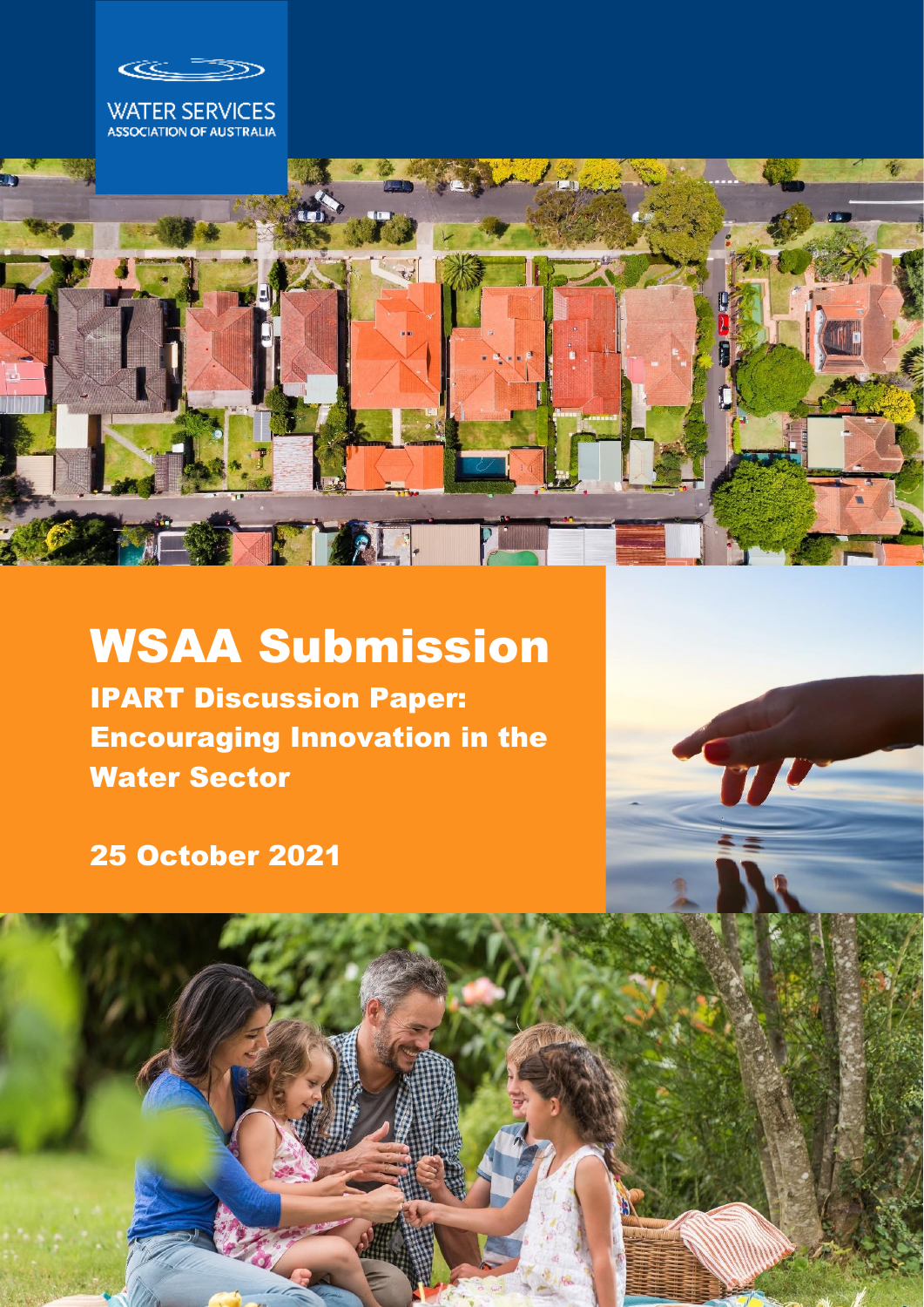

# Submission to IPART Discussion Paper: Encouraging Innovation in the Water Sector

Thank you for the opportunity to provide a submission in response to IPART's discussion paper *Encouraging Innovation in the Water Sector*.

WSAA congratulates IPART for conducting a comprehensive review of its framework, and for its willingness to embrace change in the framework.

The discussion paper presents a new and fundamentally different regulatory approach.

In its submissions to this review, and its presentations to workshops, WSAA argued that the challenges facing the industry mean that utilities and regulators will need to do things differently. These challenges include maintaining an ageing asset base, providing for significant population growth and, critically, managing and mitigating the impacts of climate change. We set out evidence that the industry nationally has already increased capital expenditure significantly since 2014. In the medium term this will require real price rises. In turn this will place increased focus on the price setting process. We consider this creates a burning platform for change.

This is a key reason why IPART's emphasis on customer outcomes is important and we support major elements of the new framework.

### **Objective of economic regulation**

We are particularly pleased that IPART has unambiguously stated its objective of economic regulation. During the workshops held as part of the review, IPART facilitated discussion around the objective of economic regulation. We welcome IPART's clarity that that it regulates *in the long-term interests of consumers*. While this may seem obvious to many economic regulation practitioners, we consider it remains critical to keep it front and centre of the process.

#### **A shift to customer outcomes**

In its submission to the review WSAA we set out our support for regulatory approaches that support greater customer focus. We argued that customer preferences should be at the centre of the regulatory regime. The onus is on utilities to understand their customers' needs and demonstrate to the regulator in a rigorous way that they are being followed through.

We also argued that there should be greater use of incentives to support innovation and efficiency.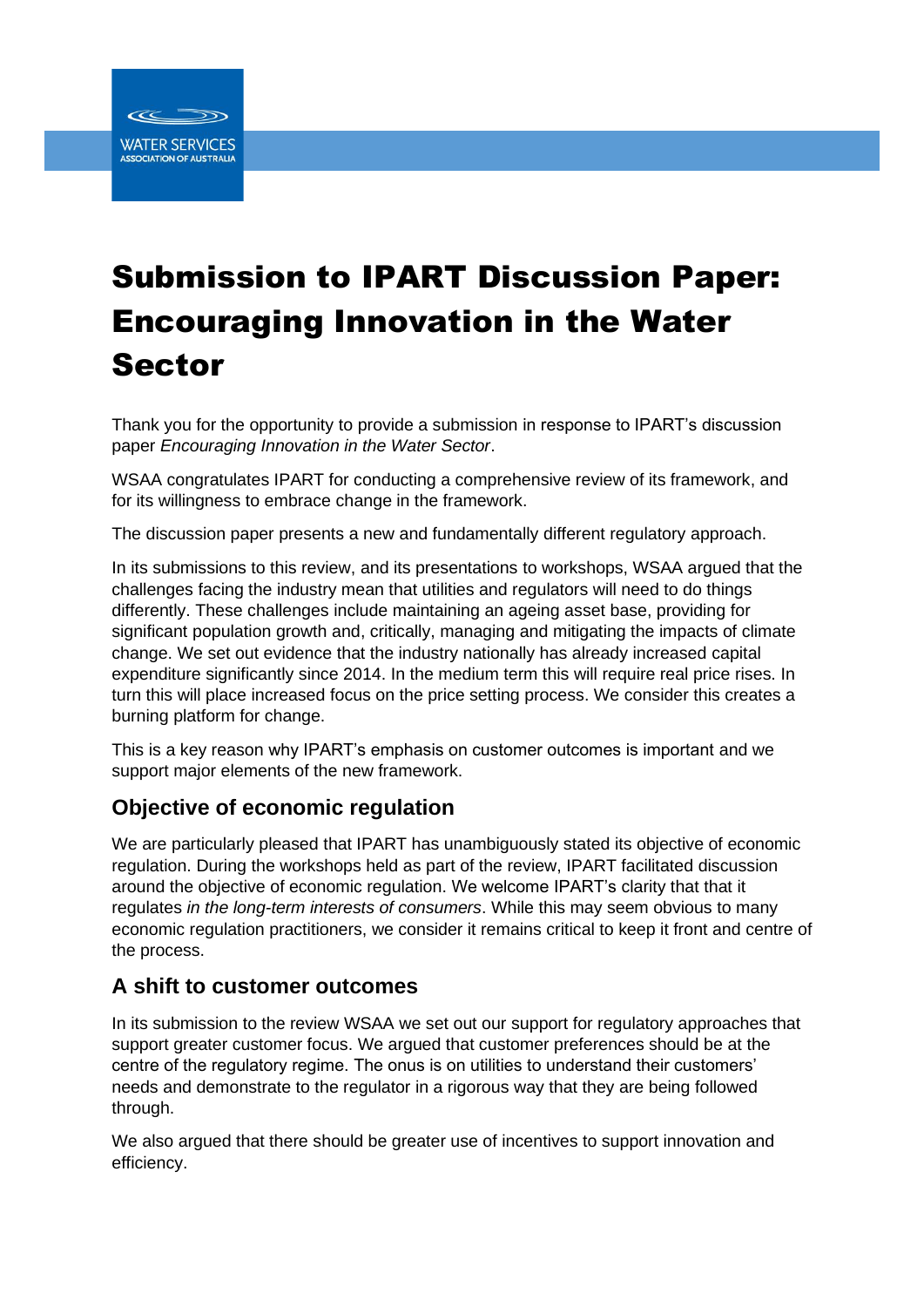**WATER SERVICES** ASSOCIATION OF AUSTRALIA

Each of these elements is embodied in IPART's three C's approach. As the discussion paper says:

A focus on customers, costs and credibility – the 3Cs framework – would empower the business to 'put its best foot forward' to deliver pricing proposals that meet the long-term interests of customers.

As we see with the PREMO model in Victoria and in the quote, the fundamental change has been to *empower* utilities. The framework re-defines the role of the utility and regulator in relation to customers. Utilities have greater responsibility and accountability for customer outcomes. The regulator's role is to hold the utility to account to deliver customer outcomes rather than itself be the voice of the customer. This empowerment involves a risk transfer to utilities. It is a risk transfer that is appropriate and that they are willing to embrace, but one that should also be explicitly acknowledged in the regulatory framework. Two observations follow from this.

First, it is this empowerment through the 3 Cs which provides very significant and high powered incentives *by its nature*. Greater transparency creates very strong reputational incentives to engage deeply with customers, and to deliver on the outcomes they demand and are willing to pay for — including greater efficiency over time. In addition, a requirement to report on delivery of those outcomes creates strong incentives to get them right in the first place and to have a clear plan for delivery.

The rankings of standard, advanced and leading add to the incentives of the regime but are not the source. The source is the empowerment of the utility to define customer outcomes and being held to account for their delivery.

The second observation is that while all utilities have embarked on a customer journey, it should not be underestimated how much utilities will have to adapt to meet the three Cs framework or the resources required. Overall, the guidance provided in the 11 principles set out expectations clearly to all parties of what good looks like. However, in the transition to the new framework some flexibility in guidance may be required as all parties adjust to the new world.

It is also important that there is sufficient time to implement the new framework. One example of the complexity facing utilities relates to costs – one of the three C's. All business should become more efficient over time and be able to demonstrate that to customers. However, as set out in our opening comments, for some utilities this is likely to involve demonstrating underlying cost efficiencies against background of rising costs overall — and where ageing assets are concerned, increasing costs to maintain similar service levels to customers. The analysis, framing and engagement with customers on this task is likely to be significant.

#### **Areas for refinement**

WSAA supports the core three C's elements of the new framework. However, as with any radical change we think the framework is unlikely to be fully formed at its first appearance.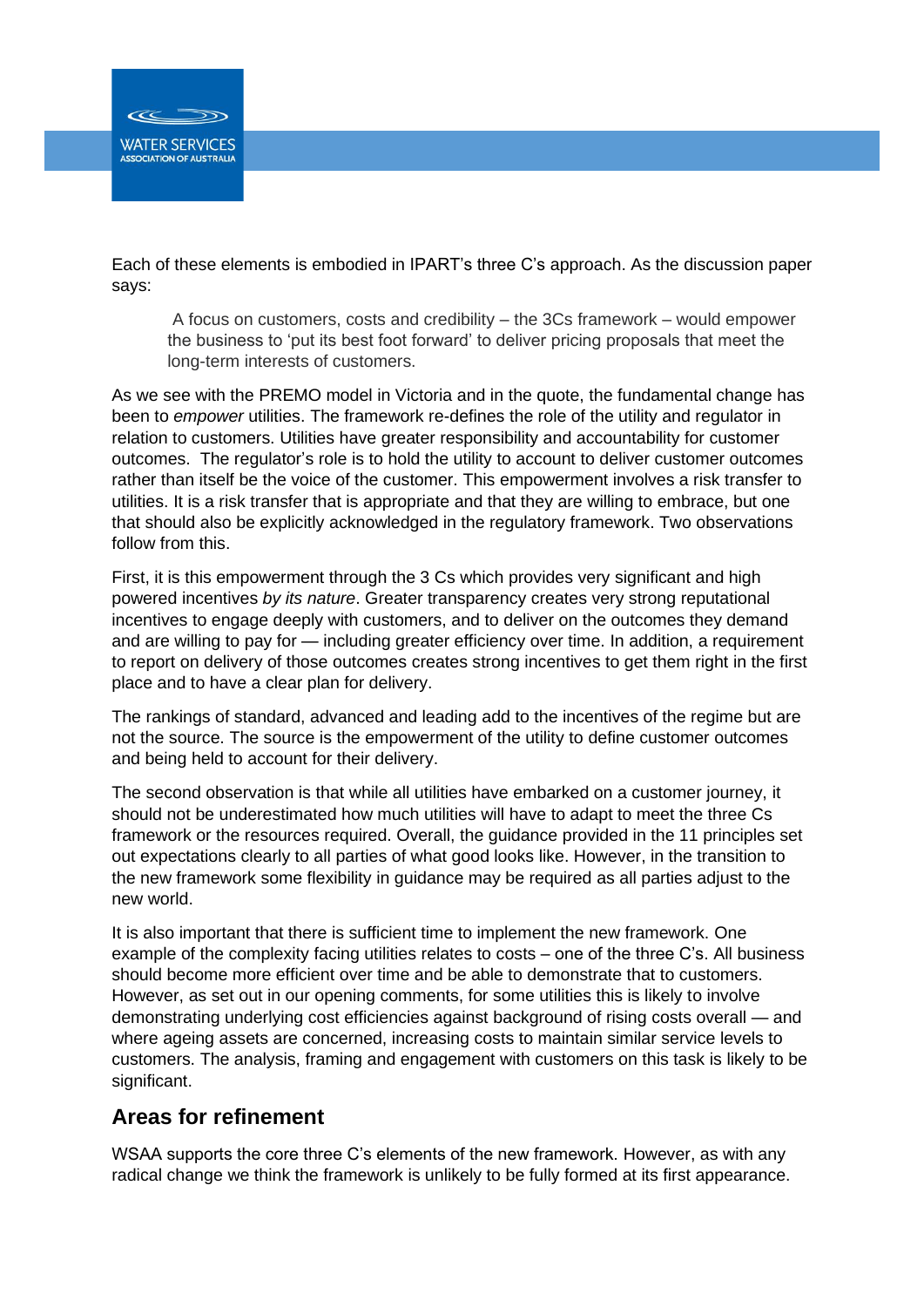**WATER SERVICES ASSOCIATION OF AUSTRALIA** 

The framework brings together elements of the Victorian PREMO, framework, Ofwat's UK framework and incentive mechanisms from the Australian Energy Regulator. WSAA has not worked through all the individual incentive elements. However, from a reading of the discussion paper, it is not clear how they all fit together or whether they are all necessary.

There are three types of regulatory incentives: financial, procedural and reputational. Each has a role to play but each must be calibrated to suit the particular regulatory circumstances.

In this case, reflecting the points made above, it may be that IPART has not fully appreciated the strength of the reputational incentives contained within the core 3Cs approach.

If the 3Cs are doing the heavy lifting it is not clear whether the ex-post expenditure incentive mechanisms such as the CESS fit within the ex-ante expectation of companies with specific gradings proposing costs on the efficiency frontier.

Nor does the framework appear to make as great a use of procedural incentives as possible. Fast tracking or lighter efficiency reviews have can provide a financial benefit to utilities, but more significantly they serve as a significant internal motivation for utility staff and a reward for effort.

WSAA suggests that if the broad framework is supported there is an opportunity for utilities and IPART to engage further in the co-design of the incentive framework.

Finally, WSAA notes that customers prefer certainty and predictability in water bills over time, whether bills remain flat in real terms, or more likely, increase in the medium term. Price spikes, or large fluctuations in prices, are more difficult for customers to manage, budget for, and contribute to affordability pressures.

We note that IPART is proposing to move to a longer determination of 6 years in the form of 3+3. However, longer determinations are not the only way to achieve a longer-term price settlement, and by themselves may not be the whole answer. There are a range of mechanisms that could be used to ensure predictable price paths and price smoothing across determinations.

Specific mechanisms could be proposed by utilities or jointly developed with the regulator. Such mechanisms should work for customers and for utilities. The intention is not to 'protect' the revenue of utilities; rather they should be symmetric in how they operate (balanced between consumers and utilities). Relative to the status quo, over some determination periods utilities may recover less than they would otherwise, and in other periods they may recover more. Over time the outcome should be neutral.

WSAA believes that smoothing or adjustment mechanisms can support the long-term interests of customers and could be included in IPART's framework without disrupting its fundamental architecture.